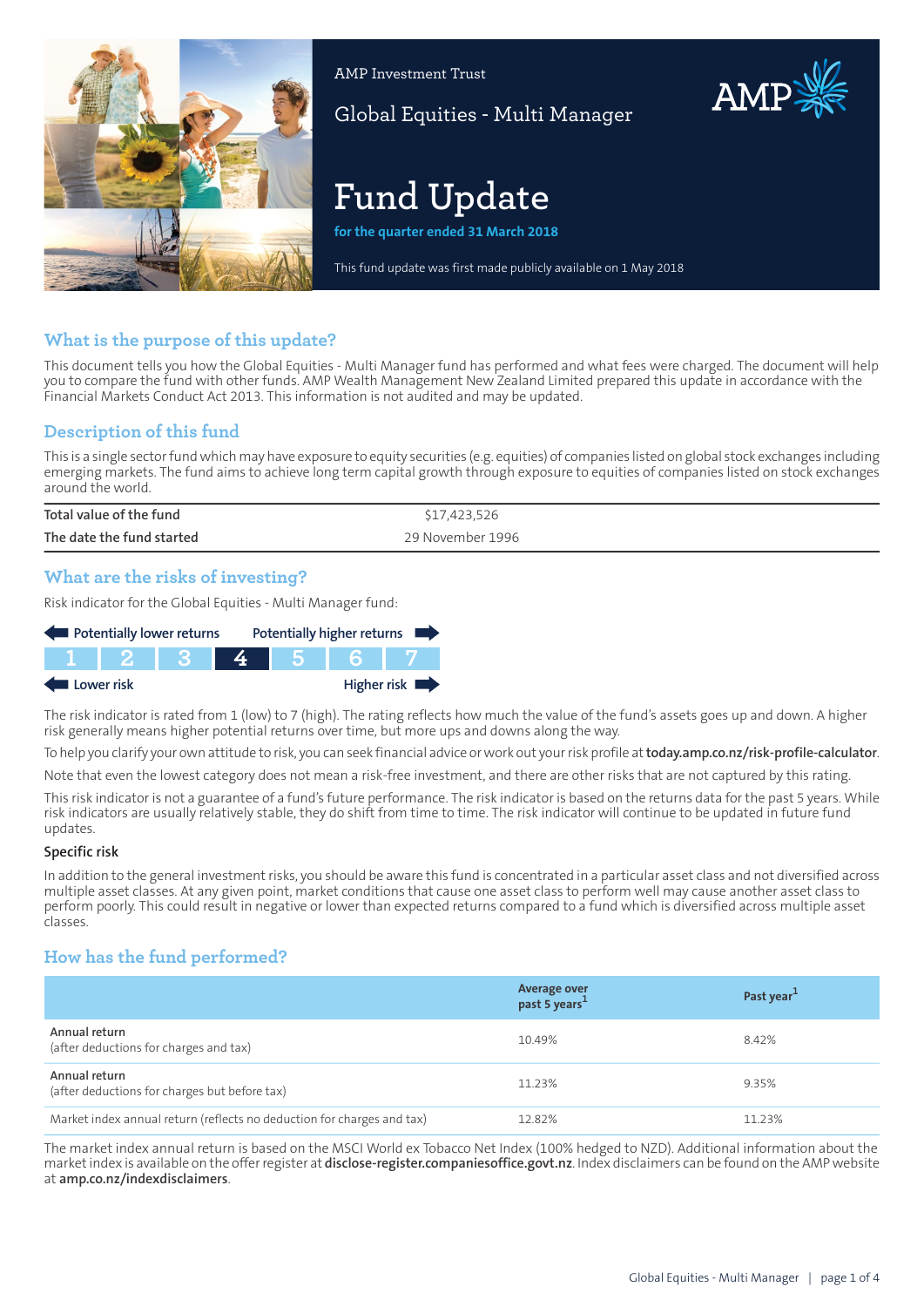#### **Annual return graph**



Return

This shows the return after fund charges and tax for each of the last 10 years ending 31 March. The last bar shows the average annual return for the last 10 years, up to 31 March 2018.

**Important:** This does not tell you how the fund will perform in the future.

Returns in this update are after tax at the highest prescribed investor rate (PIR) of tax for an individual New Zealand resident. Your tax may be lower.

## **What fees are investors charged?**

Investors in the Global Equities - Multi Manager fund are charged fund charges. In the year to 31 March 2017 these were:

|                                             | % of net asset value                                                     |
|---------------------------------------------|--------------------------------------------------------------------------|
| Total fund charges                          | 2.41%                                                                    |
| Which are made up of -                      |                                                                          |
| Total management and administration charges | 2.41%                                                                    |
| Including -                                 |                                                                          |
| Manager's basic fee                         | 1.82%                                                                    |
| Other management and administration charges | 0.59%                                                                    |
| Total performance-based fees                | $0.00\%$                                                                 |
| <b>Other charges</b>                        | Dollar amount per investor or description<br>of how charge is calculated |
| .                                           |                                                                          |

NIL

Investors may also be charged individual action fees for specific actions or decisions (for example, for withdrawing from or switching funds). See the 'fees and other charges' document on the entry relating to the offer of interests in the AMP Investment Trust maintained on the offer register (**[disclose-register.companiesoffice.govt.nz](https://disclose-register.companiesoffice.govt.nz/)**) for more information about those fees.

Small differences in fees and charges can have a big impact on your investment over the long term.

## **Example of how this applies to an investor**

Craig had \$10,000 in the fund at the start of the year and did not make any further contributions. At the end of the year, Craig received a return after fund charges were deducted of \$842.00 (that is 8.42% of his initial \$10,000). Craig also paid \$0.00 in other charges. This gives Craig a total return after tax of \$842.00 for the year.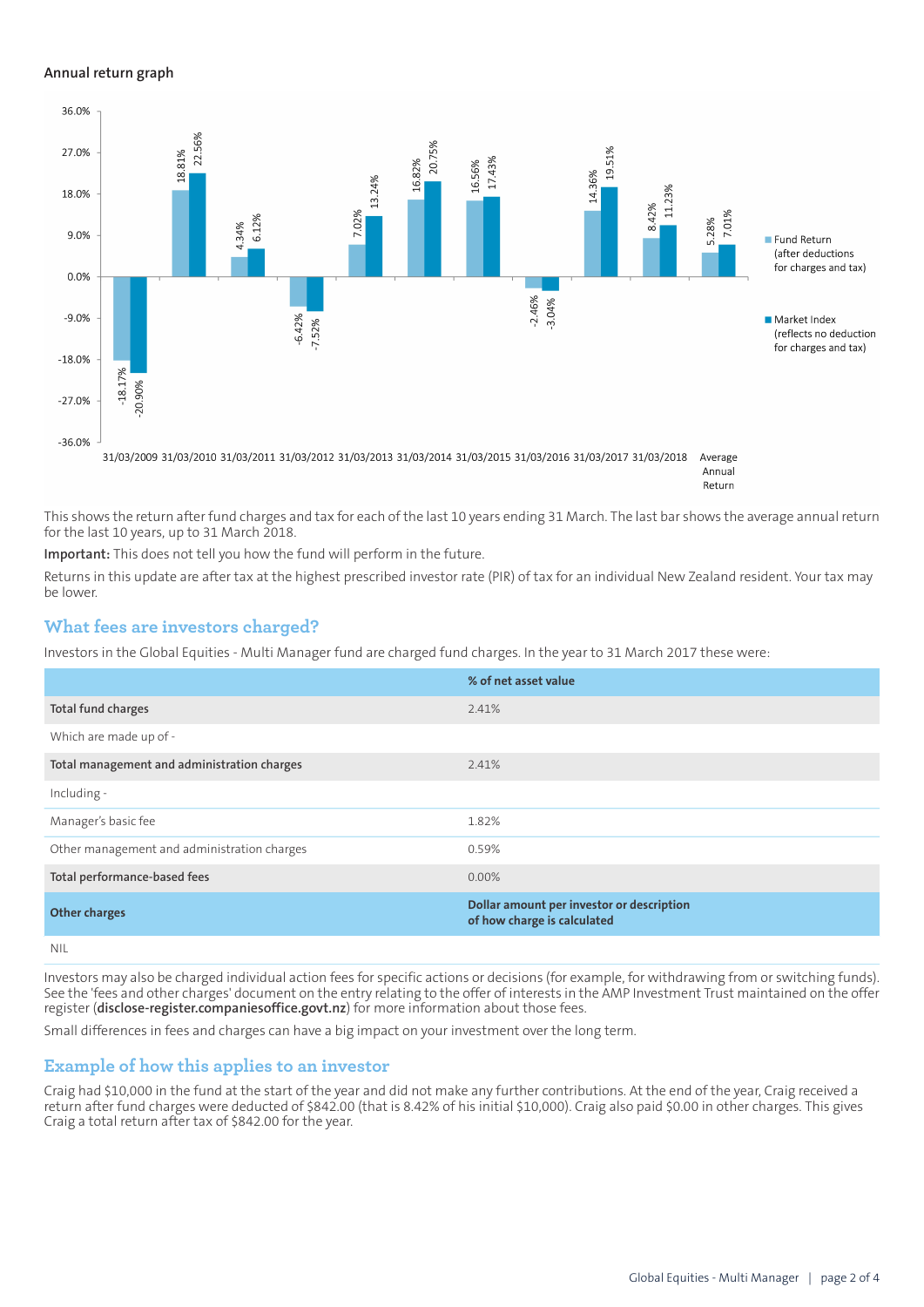# **What does the fund invest in?**

## **Actual investment mix<sup>2</sup>**

This shows the types of assets that the fund invests in.



## **Target investment mix**

This shows the mix of assets that the fund generally intends to invest in.

| <b>Asset Type</b>            | <b>Allocation</b> |
|------------------------------|-------------------|
| Cash and cash equivalents    | 0.00%             |
| New Zealand fixed interest   | 0.00%             |
| International fixed interest | 0.00%             |
| Australasian equities        | 0.00%             |
| International equities       | 100.00%           |
| Listed property              | 0.00%             |
| Unlisted property            | 0.00%             |
| Commodities                  | 0.00%             |
| Other                        | 0.00%             |

# **Top 10 investments<sup>2</sup>**

|    | <b>Name</b>                                 | Percentage<br>of fund<br>net assets | <b>Asset Type</b>      | Country       | <b>Credit rating</b><br>(if applicable) |
|----|---------------------------------------------|-------------------------------------|------------------------|---------------|-----------------------------------------|
| 1  | Orbis Global Equity LE Fund                 | 9.87%                               | International equities | Australia     | N/A                                     |
| 2  | Apple Inc                                   | 1.76%                               | International equities | United States | N/A                                     |
| 3  | Henderson Global Equity Multi Strategy Fund | 1.56%                               | International equities | United States | N/A                                     |
| 4  | Microsoft Corp                              | 1.37%                               | International equities | United States | N/A                                     |
| 5  | Amazon.com Inc                              | 1.16%                               | International equities | United States | N/A                                     |
| 6  | JPMorgan Chase & Co                         | 0.82%                               | International equities | United States | N/A                                     |
|    | Facebook Inc.                               | 0.82%                               | International equities | United States | N/A                                     |
| 8  | Johnson & Johnson                           | 0.78%                               | International equities | United States | N/A                                     |
| 9  | Alphabet Inc (Class C)                      | 0.65%                               | International equities | United States | N/A                                     |
| 10 | Alphabet Inc (Class A)                      | 0.63%                               | International equities | United States | N/A                                     |

The top 10 investments make up 19.42% of the fund.